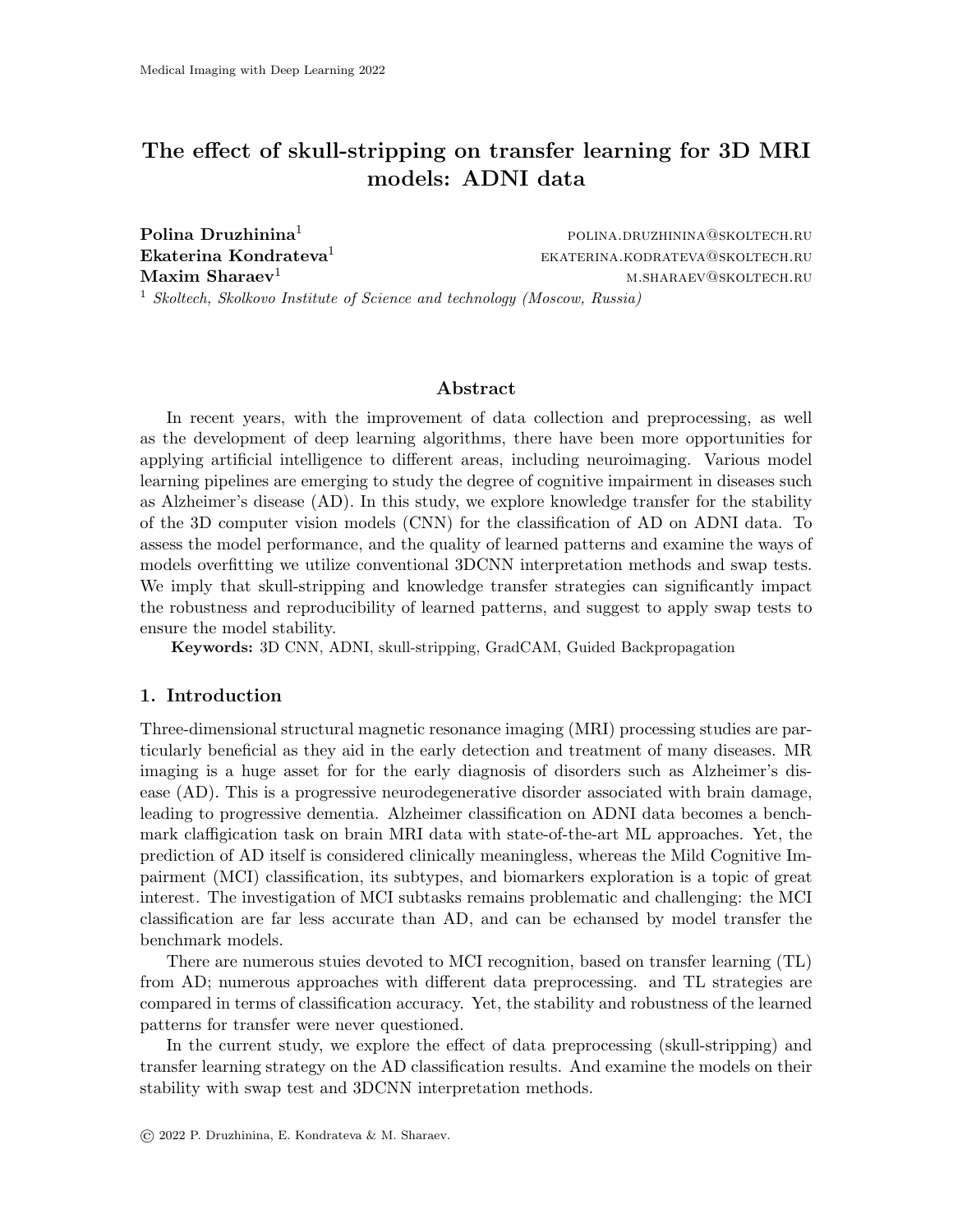#### 2. Materials and Methods.

Data description. The publicly available Alzheimer's Disease Neuroimaging Initiative (ADNI) database  $<sup>1</sup>$  $<sup>1</sup>$  $<sup>1</sup>$  was used in this study. We choose namely structural T1 MRI images</sup> which was spatially normalized, masked, and N3 corrected. For this study we use only baseline scans (the first session) of all dataset releases (ADNI 1,2,Go,3) for 2 diagnostic groups: Controls Normal (CN) - healthy participants, and patients with Alzheimer's disease (AD). The dataset consists 303 subjects including 163,140 scans of AD and CN correspondingly. Experimental design. There were two types of preprocessing. In the first case, we used the bias field correction (N4ITK), linear (affine) registration in the MNI space (SyN algorithm), and intensity scaling (MinMax). To optimize the calculations, the background was removed, and the size of the final image was  $[169 \times 208 \times 179]$ . The entire preprocessing process was performed using the Clinica<sup>[2](#page-1-1)</sup> library. The second pipeline repeated the steps of the previous one but adds the skull-stripping (SS) step computed with FSL BET.

Model. The training model for the ADNI dataset at the 3D-subject level was 3D CNN, consisting of 5 convolutional blocks and 3 fully connected layers. For the experiments with transfer learning the data were previously trained on an autoencoder (AE), as in SOTA from Clinica. The CNN loss function was cross-entropy, with softmax log normalization and negative log-likelihood loss, while for an AE was used the mean-squared error loss. Optimizer is Adam with hyperparameters betas  $=(0.9, 0.999)$ , epsilon  $= 1e^{-4}$ . The maximum number of epochs is 50, we also follow 20 epochs of patience as the criterion of early stopping. 5-fold cross-validation was performed with the Clinica library.

Model interpretation and swap tests. To study the impact of transfer learning and SS on training models and their performance, we use the basic classical methods of interpretation, namely GradCam and GB.

In order not to be misleading by the visual appeal of heat-maps, we use swap tests for additional verification: the data randomization and model randomization tests [\(Adebayo](#page-2-0) [et al.,](#page-2-0) [2018\)](#page-2-0). Thus, such sanity check is able to reflect the dependence of the interpretation method on the model or on the training sample. If the approach is independent, it becomes clear that the obtained significance maps cannot be trusted. We assume that the criterion for passing the test is how the significance maps of the interpretation change depending on the randomization of the label or the corruption of the model weights. If the significance map does not differ from the one generated on true labels, or with real weights parameters, then this model stability and robustness is questioned.

### 3. Results and Discussion

At first we explored, how skull stripping affect classification quality. We show, that this step influences performance and helps model convergence (ROC AUC scores 84.0 and 88.45 for test and validation compared 73.0 and 75.6 of the experiment without skull stripping). But at the same time, it responsible for image corruption and loose of information, which could be critical to prediction of AD pathology. We experiment with different transfer learning strategies (Table [1\)](#page-2-1) and try to find the balance between better performance with

<span id="page-1-0"></span><sup>1.</sup> http://adni.loni.usc.edu/about/

<span id="page-1-1"></span><sup>2.</sup> https://github.com/aramis-lab/clinica/